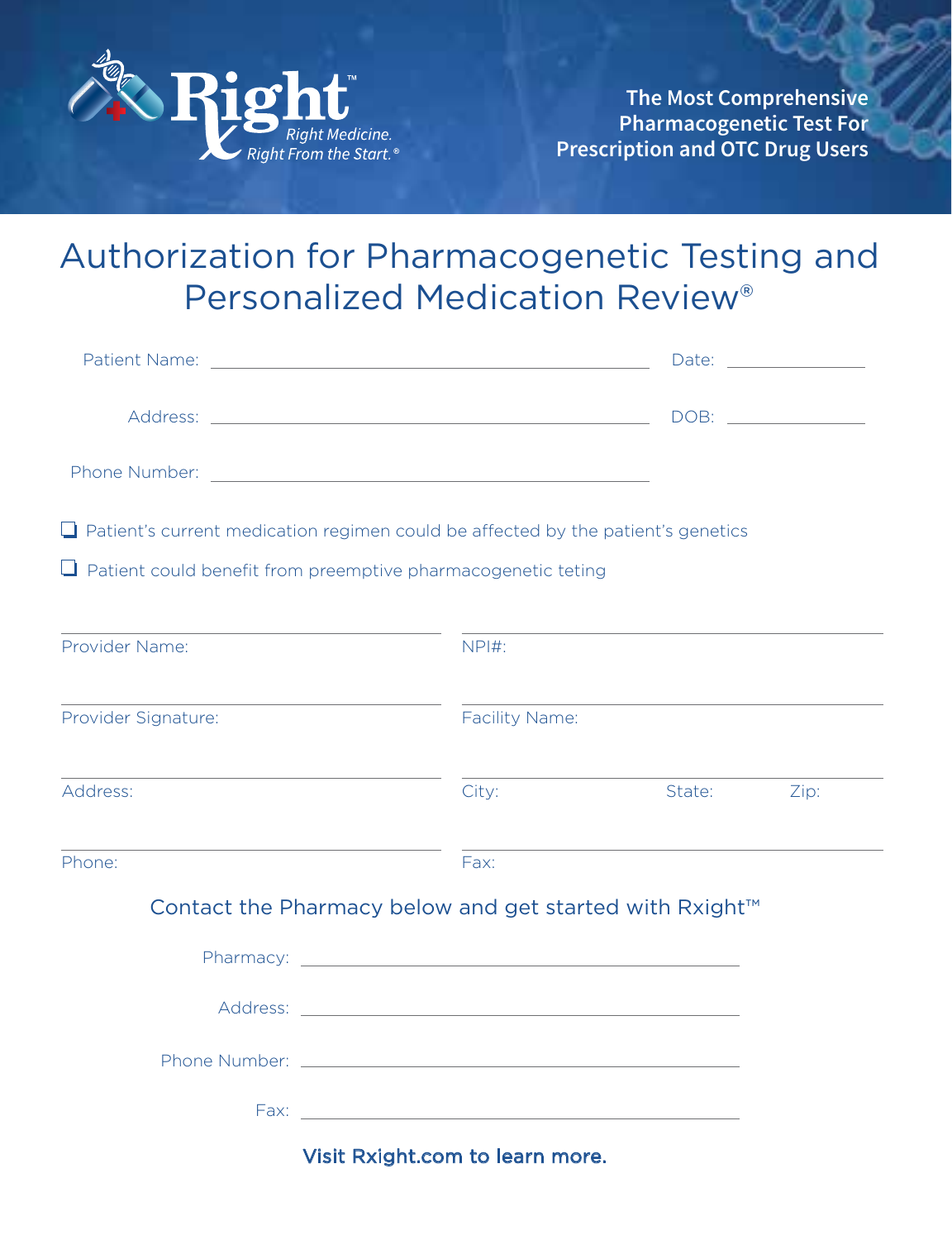

**The Most Comprehensive Pharmacogenetic Test For Prescription and OTC Drug Users**

### Knowing which medication and dose are right makes all the difference for you and your family

Rxight™ can inform you and your provider how your body will respond to more than 200 prescription and over-the-counter (OTC) medications before you take them.

- **Provides medication and dosing guidance, based** on your DNA, through a simple cheek swab.
- Helps avoid ineffective and unsafe medications, based on your body's sensitivity.
- Includes a Personalized Medication Review (PMR)<sup>®</sup> with a Rxight™ Certified Pharmacist who will advise you which medications are better suited for you and which medications to avoid based on your genetic profile. The pharmacist will discuss any recommendations impacting your current medications with your provider.

#### Visit Rxight.com to learn more.

06.27.16 © 2016 Rxight™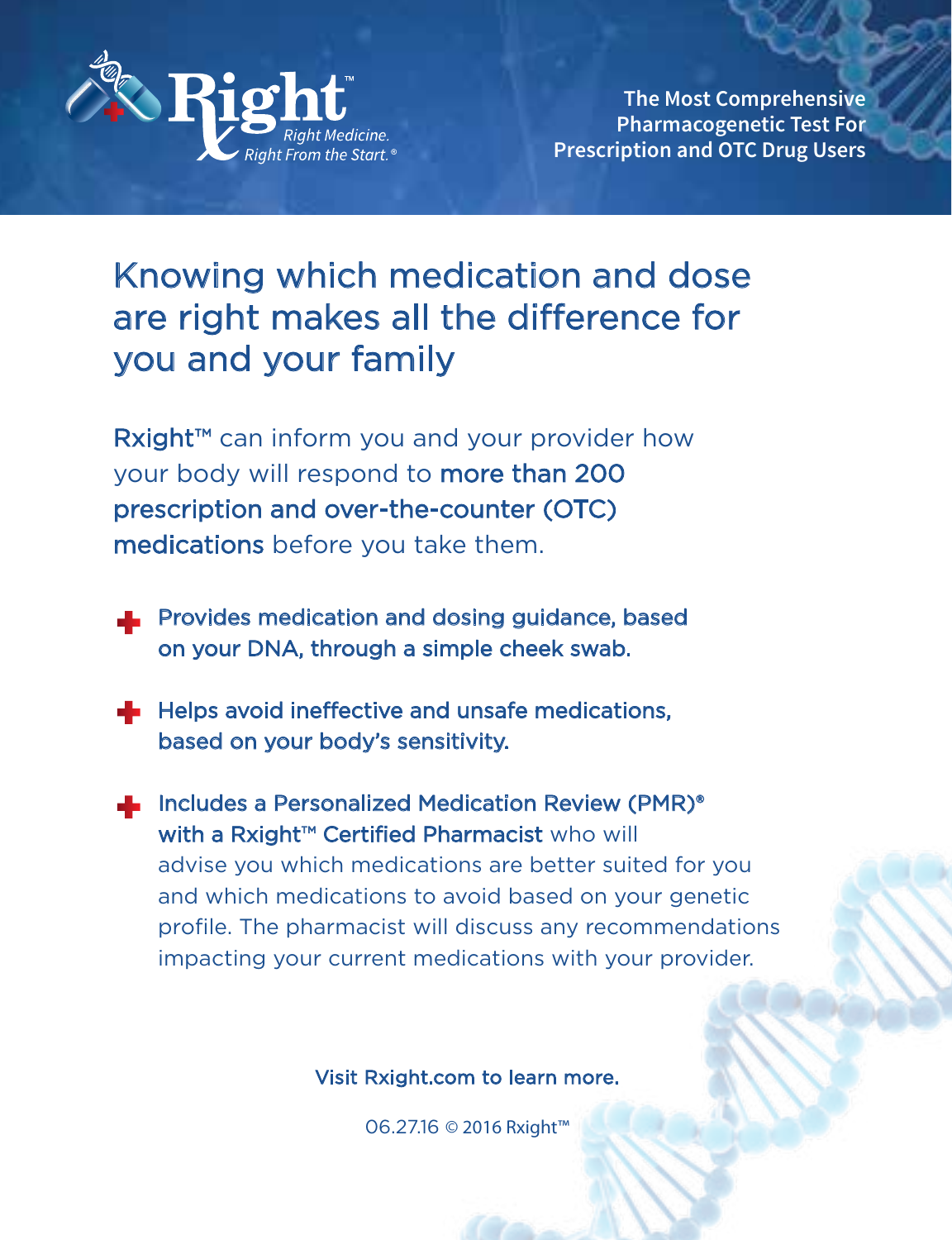

**The Most Comprehensive Pharmacogenetic Test For Prescription and OTC Drug Users**

## What To Do Before Going To The Pharmacy

- 1. Print this document and have your provider(s) sign the Authorization section.
- 2. Gather a list of all your medications.
- 3. Create a list of prescribers' contact information (name, phone, fax).

#### Visit Rxight.com to learn more.

06.27.16 © 2016 Rxight™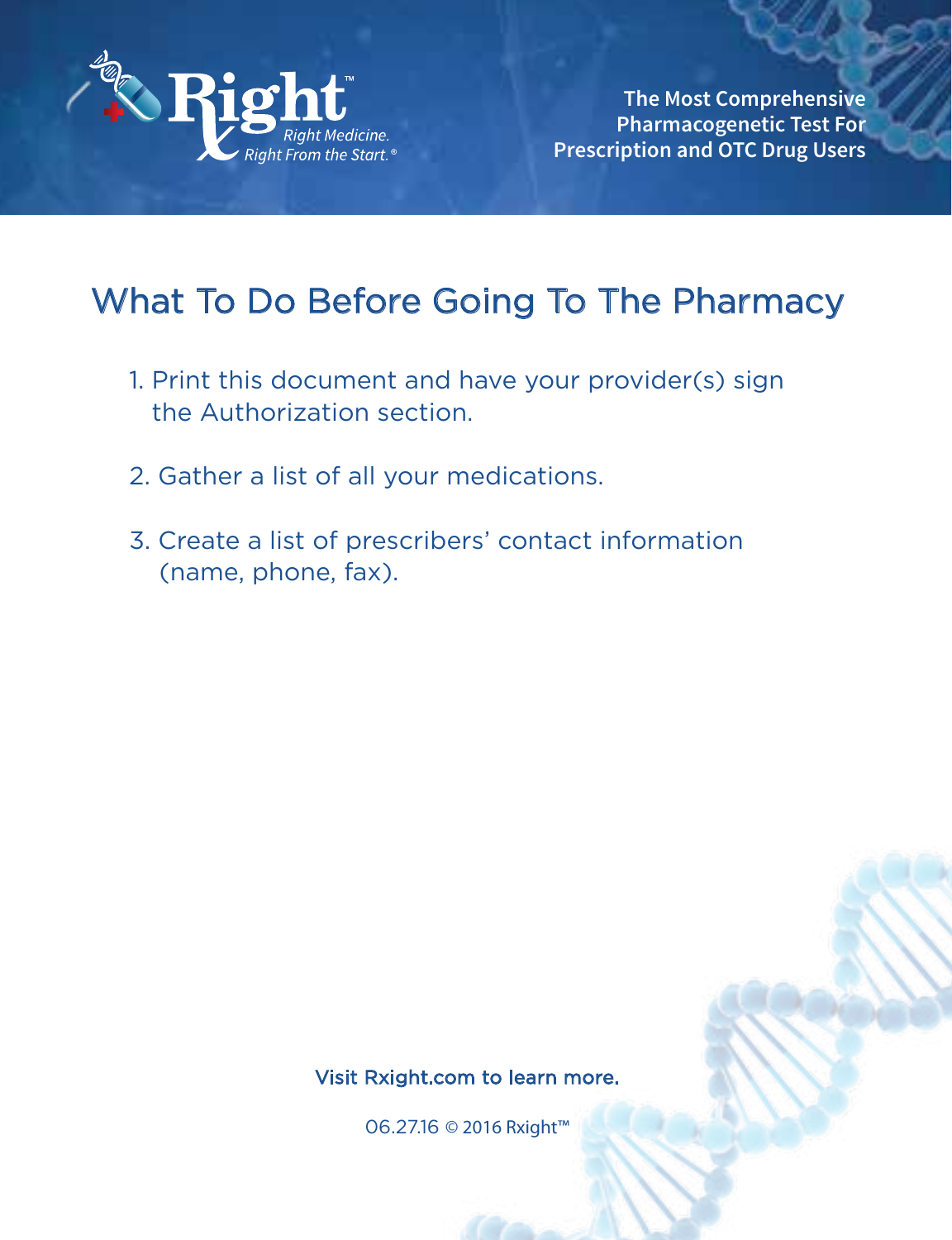

# PROVIDER AUTHORIZATION

# To be completed by Healthcare Provider

| $T$ $\sim$ $\sim$ $\sim$ $\sim$ $\sim$                                                                                                                                                                                         | Right Medicine.<br>Right From the Start. <sup>®</sup>                                                                    | To be completed by Healthcare Provider                                             |                                                                            |                                                                          |                                                                       |  |
|--------------------------------------------------------------------------------------------------------------------------------------------------------------------------------------------------------------------------------|--------------------------------------------------------------------------------------------------------------------------|------------------------------------------------------------------------------------|----------------------------------------------------------------------------|--------------------------------------------------------------------------|-----------------------------------------------------------------------|--|
|                                                                                                                                                                                                                                |                                                                                                                          | <b>Patient Information</b>                                                         |                                                                            |                                                                          |                                                                       |  |
|                                                                                                                                                                                                                                |                                                                                                                          |                                                                                    |                                                                            |                                                                          |                                                                       |  |
|                                                                                                                                                                                                                                |                                                                                                                          |                                                                                    |                                                                            |                                                                          |                                                                       |  |
|                                                                                                                                                                                                                                | $[Fe]$ Initiating medication: $\Box$ Clopidogrel $\Box$ Tetrabenazine (> 50mg) $\Box$ Amitriptyline $\Box$ Nortriptyline |                                                                                    |                                                                            |                                                                          |                                                                       |  |
| Other: experience of the contract of the contract of the contract of the contract of the contract of the contract of the contract of the contract of the contract of the contract of the contract of the contract of the contr |                                                                                                                          |                                                                                    |                                                                            |                                                                          |                                                                       |  |
|                                                                                                                                                                                                                                |                                                                                                                          |                                                                                    |                                                                            | ICD-10 Diagnosis Codes (See Definitions on Reverse Side)                 |                                                                       |  |
|                                                                                                                                                                                                                                |                                                                                                                          |                                                                                    |                                                                            |                                                                          |                                                                       |  |
| I20.0<br>I20.1<br>I20.8<br>I20.9<br>I21.09<br>I21.11<br>I21.19<br>I21.29                                                                                                                                                       | I21.3<br>I21.4<br>I24.0<br>I24.1<br>I24.8<br>I24.9<br>I25.110<br>I25.700                                                 | 125.710<br>125.720<br>125.730<br>I25.750<br>I25.760<br>I25.790<br>F31.30<br>F31.31 | F31.32<br>F31.4<br>F31.5<br>F31.60<br>F31.61<br>F31.62<br>F31.63<br>F31.64 | F31.75<br>F31.76<br>F31.77<br>F31.78<br>F31.9<br>F32.9<br>F33.0<br>F33.1 | F33.2<br>F33.3<br>F33.40<br>F33.41<br>F33.42<br>F33.9<br>G10<br>Other |  |
|                                                                                                                                                                                                                                |                                                                                                                          |                                                                                    |                                                                            |                                                                          |                                                                       |  |
|                                                                                                                                                                                                                                |                                                                                                                          | <b>Healthcare Provider Information</b>                                             |                                                                            |                                                                          |                                                                       |  |
|                                                                                                                                                                                                                                |                                                                                                                          |                                                                                    |                                                                            |                                                                          |                                                                       |  |
|                                                                                                                                                                                                                                |                                                                                                                          |                                                                                    |                                                                            |                                                                          |                                                                       |  |
|                                                                                                                                                                                                                                |                                                                                                                          |                                                                                    |                                                                            |                                                                          |                                                                       |  |
|                                                                                                                                                                                                                                |                                                                                                                          |                                                                                    |                                                                            |                                                                          |                                                                       |  |
|                                                                                                                                                                                                                                |                                                                                                                          |                                                                                    |                                                                            |                                                                          |                                                                       |  |
|                                                                                                                                                                                                                                |                                                                                                                          |                                                                                    |                                                                            |                                                                          |                                                                       |  |
|                                                                                                                                                                                                                                |                                                                                                                          |                                                                                    |                                                                            |                                                                          |                                                                       |  |
|                                                                                                                                                                                                                                |                                                                                                                          |                                                                                    |                                                                            |                                                                          |                                                                       |  |
| I hereby authorize MD Labs to perform the Rxight® comprehensive pharmacogenetic program.                                                                                                                                       |                                                                                                                          |                                                                                    |                                                                            |                                                                          |                                                                       |  |
|                                                                                                                                                                                                                                |                                                                                                                          |                                                                                    |                                                                            |                                                                          |                                                                       |  |